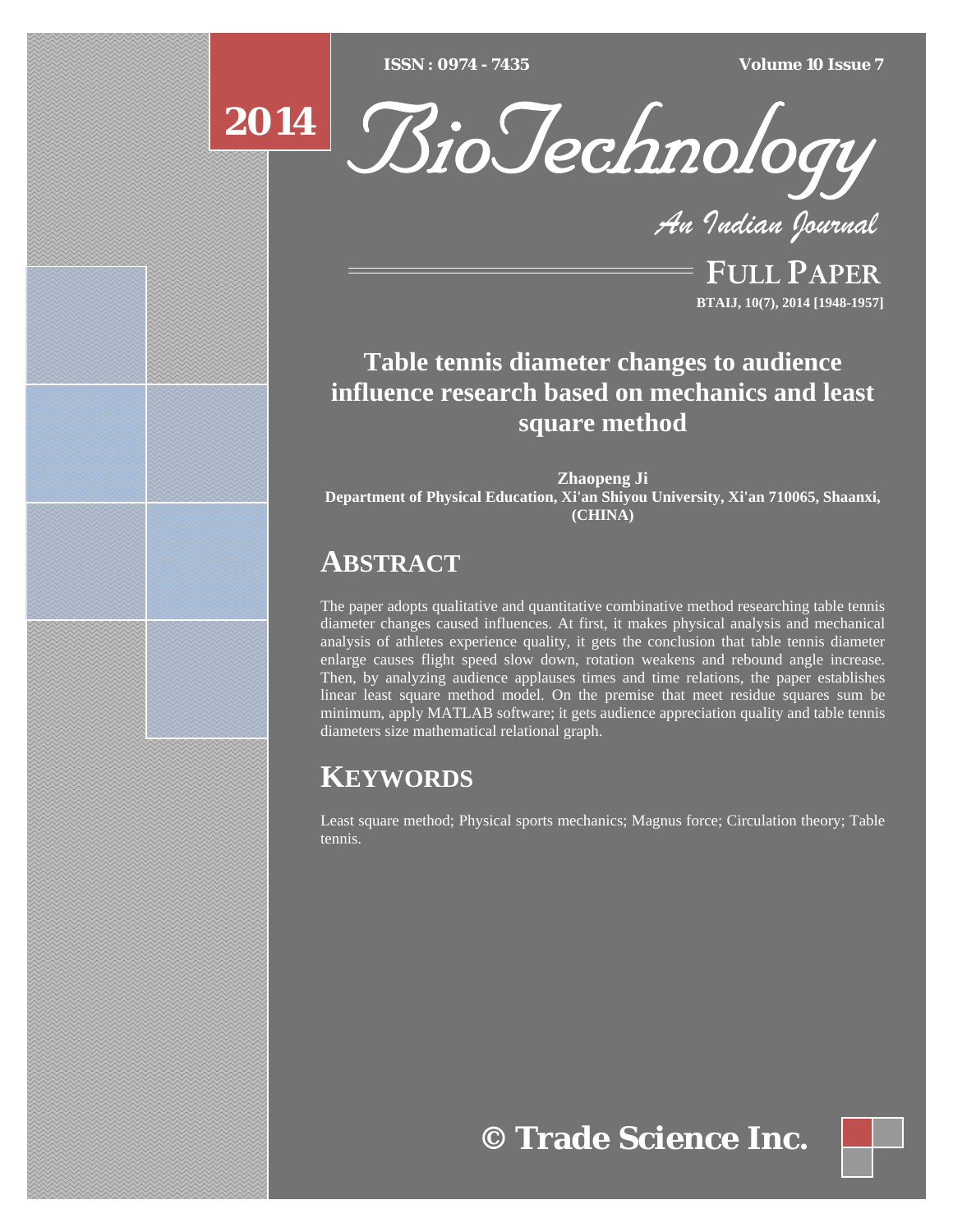# **INTRODUCTION**

 Table tennis development until now, basic principle of its playing, one is fast speed, another is strong rotation, but human race with an aim regarding audience as God discovers that audience appreciation achieved in this way is not so strong, because ball plays so fast that audience already misses exciting parts without understanding it, it weakens table tennis enthusiasts interests, changing small ball into big ball, the purpose is to reduce ball rotational speed, increase hitting round numbers, and increase competition appreciation. The aim is to further increase ball air movement air resistance, slow down competition ball running speed, so that further achieve purpose of further increasing and enriching table tennis professional players hitting techniques and skills, finally increase table tennis competition overall appreciation.

 Athlete experience quality influence factors include two aspects, one is table tennis diameter changes caused flight speed, rotational speed suffered elastic changes; the other is athletes height, self technique and gripping habits. The paper gets a series of relationships by quantitative analyzing of table tennis diameter changes, and then makes comparison of obtained relations and athletes themselves qualities, qualitative gets ball diameter changes to athlete influence. In view of audience appreciation quality, it mainly shows appreciation quality from table tennis competitions audience applauses times, theres information indicates that if two parties round numbers arrive between seven and eight, audience will applaud, if round numbers go beyond ten, audience will burst into thunderous applause, therefore to some extent, increase table tennis competition every time round numbers is the key issue to table competition attracts audience<sup>[1]</sup>. To best diameter selection, the paper adopts above calculation result, establishes linear least square method model, by matlab fitting, it draws curve graph analysis result, substitute result back to equation, test is effective.

# **PHYSICAL MODEL ESTABLISHMENT**

# **Athlete experience quality analysis**

## **(1) Research on table tennis flight speed**

Set hitting moment table tennis initial speed and end speed are respectively  $v_0$ ,  $v_t$ , then it can

know their average speed is  $\overline{v}$ , flight distance from table one end to another end is *s*. Set table tennis diameter is *d* , then:

$$
f = kd^2
$$

According to theorem of kinetic energy it gets formula as following:

$$
-kd^{2} * s = \frac{1}{2}mv_{t}^{2} - \frac{1}{2}mv_{0}^{2}
$$

That:

$$
v_0^2 - v_t^2 = 2 \frac{kd^2s}{m}
$$

And because: 2  $\overline{v} = \frac{v_0 + v_t}{2}$ , that:  $v_t = 2 \overline{v} - v_0$ , therefore:  $v_0 - v_t = 2v_0 - 2 \overline{v}$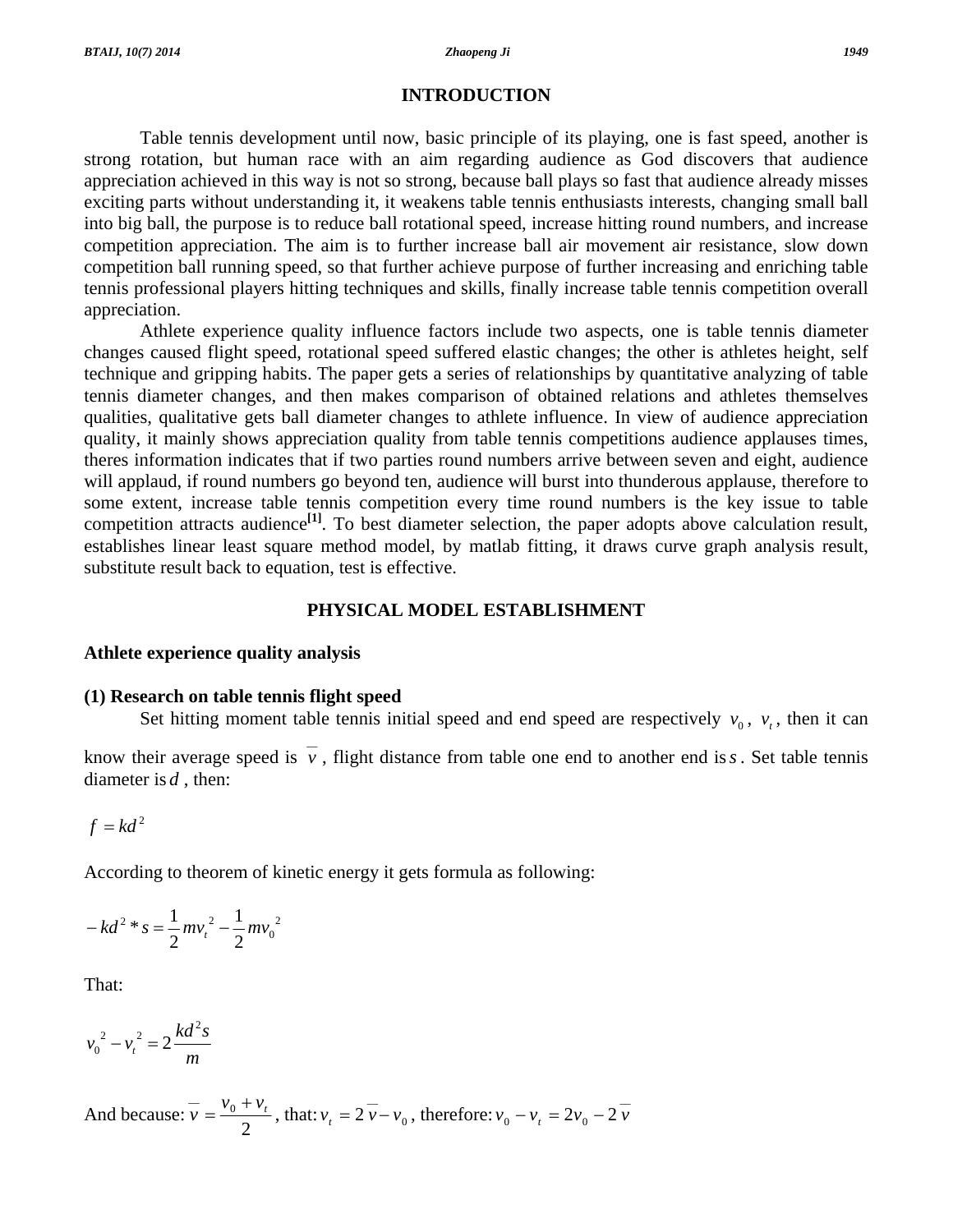$$
v_0^2 - v_t^2 = (v_0 - v_t)(v_0 + v_t)
$$
  
=  $2(v_0 - \overline{v}) * 2\overline{v} = 2\frac{kd^2s}{m}$ 

It can get from above:  $(v_0 - \overline{v}) * \overline{v} \propto d^2$ Then:

$$
\frac{(\overline{v}_0 - \overline{v}_1)\overline{v}_1}{(\overline{v}_0 - \overline{v}_2)\overline{v}_2} = \frac{d_1^2}{d_2^2} = 0.9025
$$

Set:  $\overline{v_1} : \overline{v_2} = 1 : x$  $\overline{v_1}$ :  $\overline{v_2}$  = 1: x, then:  $\overline{v_2}$  =  $x \overline{v_1}$  $v_2 = x v_1$ 

 According to table tennis association investigation group provided information, when smashing 38mm table tennis, hitting speed is nearly 26. 35m /s, ball average flight speed is nearly17.8*m* /*s* .

 Due to hitting speed basically will not change with ball diameter changing, therefore 40mm table tennis hitting speed can also approximately thought to be  $26.35m/s$ . That:

$$
v_0 = 26.35m/s
$$
,  $\overline{v_1} = 17.8m/s$ ,  $\overline{v_2} = 17.8km/s$ .

Therefore:

 $\frac{-17.8}{17.8x} * \frac{1}{x} = 0.9025$  $\frac{y_0 - 17.8}{0.0 - 17.8x} * \frac{1}{x} =$  $v_0 - 17.8x \quad x$  $v_0$  – 17.8  $\ast \frac{1}{2}$  = 0.9025,

#### Among them:

 $v_0 = 26.35m/s$ 

Then it has:

 $16.0645x^2 - 23.7809x + 8.55 = 0$ 

It solves:

 $x = 0.8652$ 

 $v_2 = 16.4006$ 

Because:  $t_1 \overline{v_1} = t_2 \overline{v_2}$  $t_1 \overline{v_1} = t_2 \overline{v_2}$ , Therefore: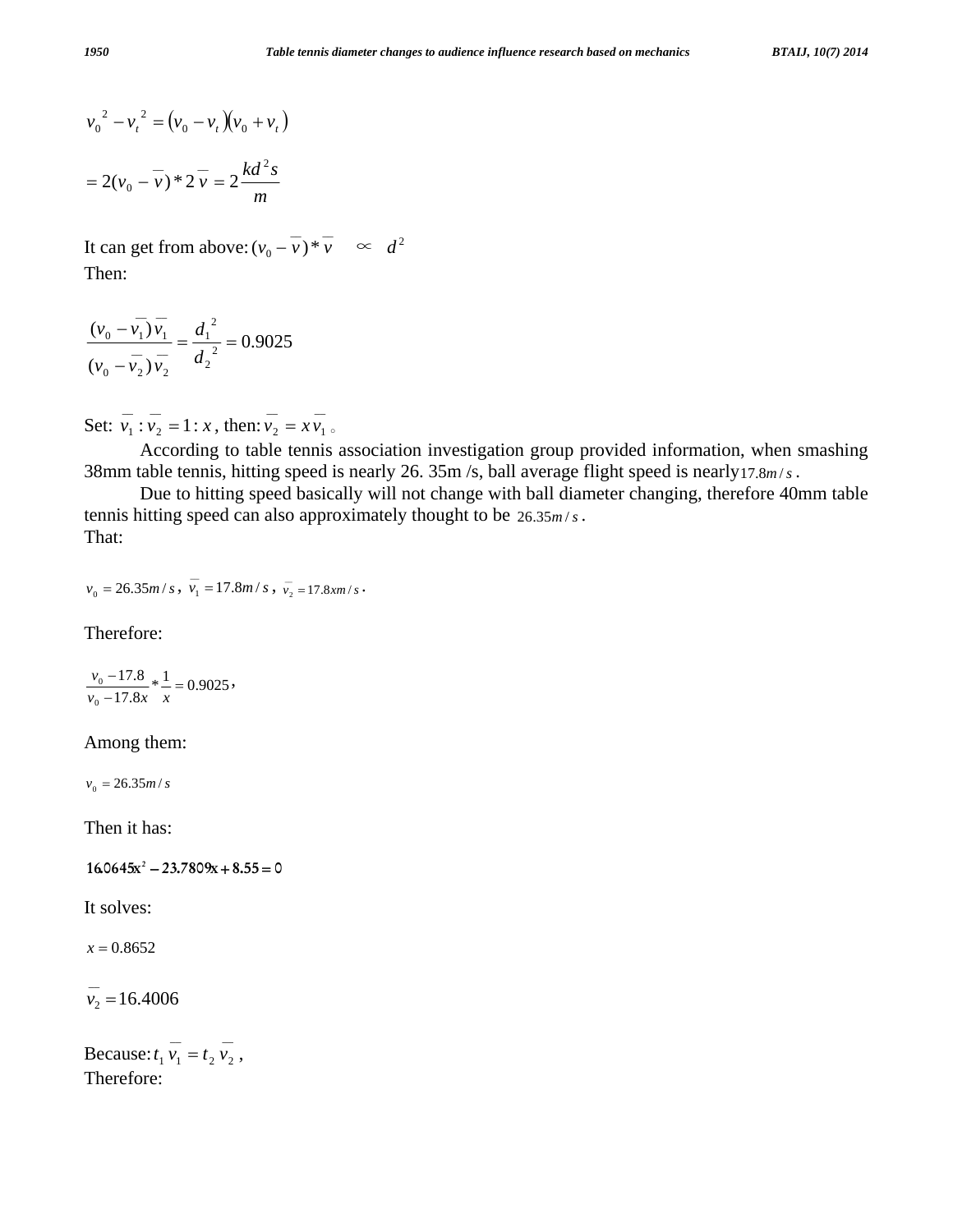$\overline{\phantom{0}}$ 

$$
\frac{t_2}{t_1} = \frac{v_1}{v_2} = \frac{1}{x} = 1.1558
$$

That:  $t_2 = 1.1558t_1$ 

Therefore, 40*mm* table tennis flight time is  $\Delta t = 0.1558t_1$  longer than 38*mm* table tennis flight time; it can see flight time can increase15.58% .

## **(2) Table tennis flight rotational speed research**

Magnus force  $F<sub>L</sub>$  table tennis air movement process can be regarded as even distribution sphere movement process in fluid. Generally speaking, object movement in fluid will suffer lift force, resistance and lateral pressure as well as others effects. Specifically, it is when table tennis rotates, circulation generates in its surrounding boundary layer, front incoming flow and circulation common acting result is same direction of incoming flow and circulation one side flow speed quickens, and in the other side of reverse direction, flow speed slows down. According to Bernoulli principle, flow speed quicken one side pressure reduces, flow speed slowing down's side pressure rises, two side pressure gap generated lateral acting on table tennis is called Magnus force, the force acting direction is vertical to table tennis instant axis, and it vertical to table tennis movement direction. Because table tennis diameter, rotational angular speed, air density and flow speed relative to ball are respectively *D*,ω, <sup>ρ</sup>,*v* . By Joukowski circulation theory, it can solve Magnus force as:

$$
F_L = \frac{8}{3} \pi \rho \omega \left(\frac{D}{2}\right)^3 v = \frac{\pi \omega \rho D^3 v}{3}
$$

$$
\omega = \frac{3F_L}{\pi \rho D^3 v}
$$

$$
\omega_1 = \frac{3F_L}{\pi \rho D_1^3 v}, \quad \omega_2 = \frac{3F_L}{\pi \rho D_1^3 v}
$$

 By consulting relative documents, it is clear: Diameter as 38mm table tennis and diameter as 40mm table tennis Magnus force are approximately equal.

$$
\frac{\omega_2}{\omega_2} = \left(\frac{D_1}{D_2}\right)^3 0.857375
$$

 Therefore 40*mm* table tennis rotational speed reduces14.26% by comparing with 38*mm* table tennis rotational speed.

### **(3) Table tennis rebound angle research**

 After table tennis changing from small ball to big ball and athlete swinging to hit ball, ball flight route arc will get small and more stable, while ball drop point gets further, incident angle that ball touches table and rebounds will get big**[5]** . In above, it already solves after table tennis changing from small ball to big ball, ball rotational speed will reduce. Due to big ball rotational speed reduces, it causes its friction acting with table reduces, after touching table and rebounding big ball speed reduces relative to small ball speed, and big ball reflection angle will increase, reflection arc will be more higher, so that let receiving players more easily receive the ball. Big and small balls incident angle as well as reflection angle is as following Figure 1, big ball speed is smaller than that of small ball while rebounding arc is higher, angle  $\alpha$  is big ball incident angle, angle  $\theta$  is big ball rebound arc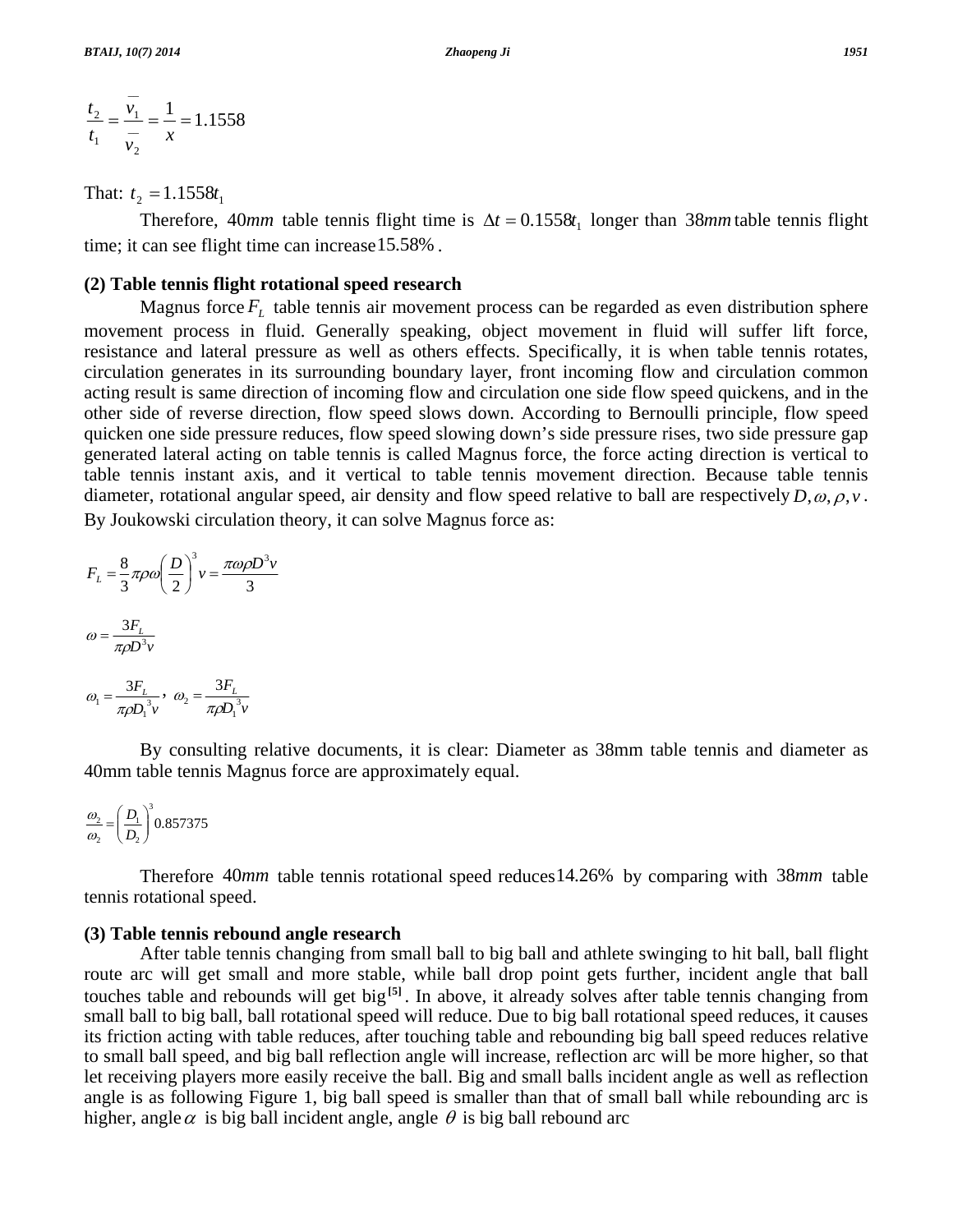

**Figure 1 : Diameter different balls rebound angles differences** 

## **Athletes influence analysis**

 By analyzing above factors theoretical data, it is well known that Chinese table tennis players' advantage lies in unpredictable hitting trajectory. However, when competition ball changes from small one to big one, by above model, it is clear that table tennis flight speed and rotational speed has been obviously reduced. It is very bad for Chinese players. Besides, table tennis diameter changes influences to athlete will also be different with athlete playing type differences. Due to ball flight speed and rotational speed suffered influence, athletes major playing with loop suffers larger influences. These athletes take speed rotation, skill as main playing, however, athletes that good at service strength due to hitting motion big range, strong strength, they still can play high qualities speed and rotation, therefore their suffered less influences. Therefore big ball basic law, speed and rotation achievement is mainly up to strength; speed without strength will quickly slow down rotation that is an essential difference between big ball and small ball.

 In view of athlete height, due to big ball rebound angle is big, it causes ball arc gets big, which is a big challenge for short athletes. But most of athletes' heights conform to requirements. Arc increasing is beneficial to players' better receiving.

 In view of athletes' playing habits, small ball era always relies on speed and rotation confrontation, and speed dominates, to the emergence of big ball, it causes professional athletes perceptibility reduction, meanwhile it constraints speed and rotational power, strength function is obviously higher than speed and rotation, to mainly relying on quick service speed and directly achieving first three strokes advantages athletes, no doubt it is a kind of technical weakening, while is a promotion to athletes win mainly by strength, their hitting strength is strong, motion range is big, playing big ball can still give their speed and high quality rotational advantages into play, using big ball also provides more opportunities for driving first service reception and counter-hitting.

 In view of athletes gripping habits, by consulting information, it is clear that table tennis diameter changes has larger influences on athletes that accustomed to use forehand hitting.

 On a whole, athletes experience qualities mainly influence factor is skill that is playing habit. According to Chinese table tennis association-research staff of the Scientific Committee made "different diameters table tennis to hitting sped and rotation influences experiments"**[6]**, experiment result was: big diameter ball, speed is slower than that of small diameter ball, rotation is weaker than that of small diameter ball; same diameter balls, large weight and elastic force ball is faster and stronger rotating than that of small weight and elastic force ball. Flight speed and rotational speed reduction, reflection arc increasement is beneficial to player receiving the ball, and better improve their skills.

#### **Audience appreciation research**

 According to above calculation result, it indicates: big ball era incoming, let ball speed reduces, rotation weaken, rebound angle increase, athletes have more time to think and make reaction**[7]**. In 90s, international table tennis association experiment in Suzhou, the conclusion is most of athletes feel 40*mm* ball speed is slow, and adding fighting rounds; inn table tennis athletes two parties turn opponents' force against them will play ball further away from table when playing, long table confrontation, opposite pulling is more attractive than drop shots inside table. In table tennis competition, athletes hitting rounds times will improve competition appreciation, there is data showing that if two parties fighting round times get more, audience applauses and loudly shouting will increase,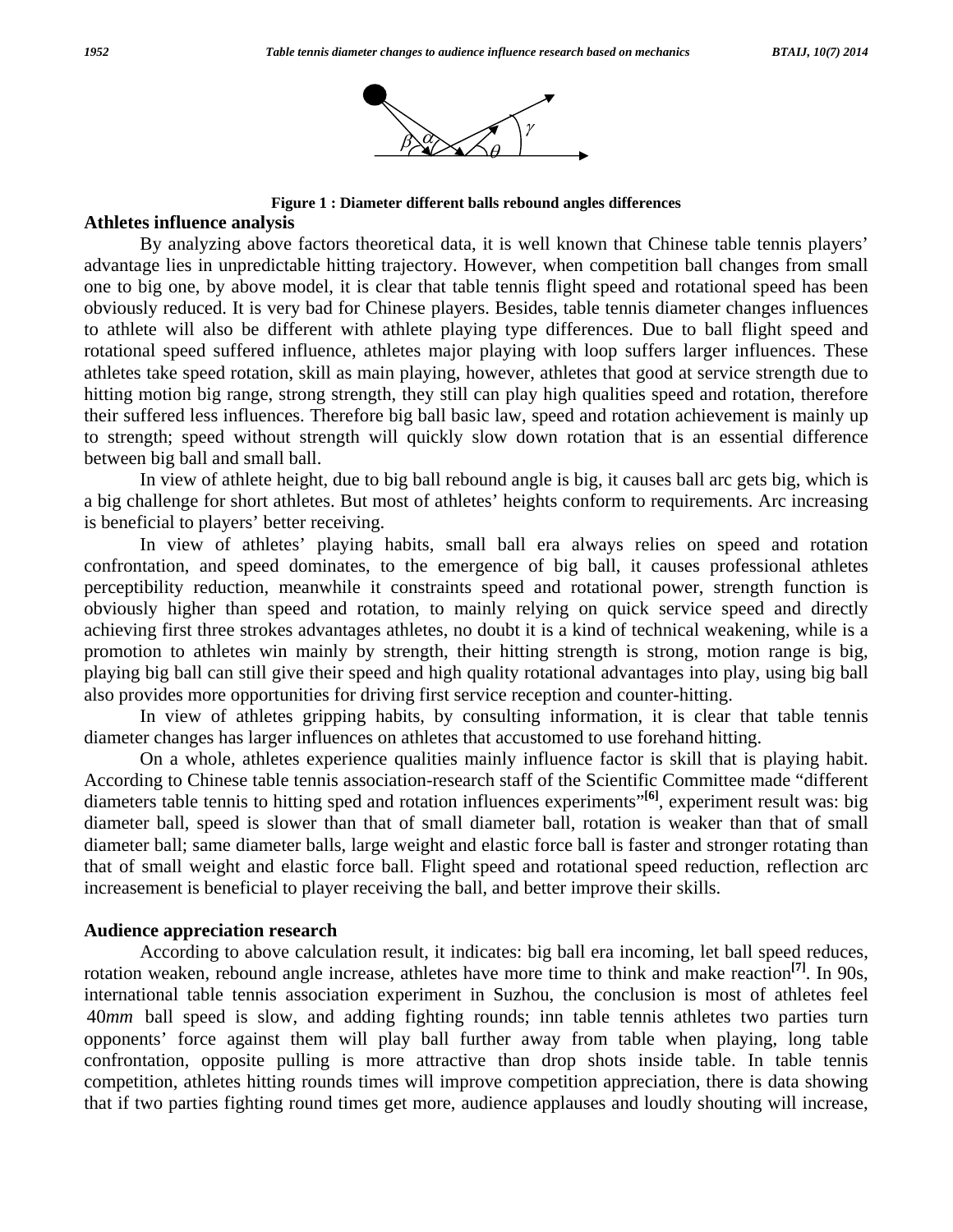therefore to some extent, audience applauses times in table tennis competition can show table tennis competition's attraction to audience.

# **ESTABLISH LINEAR LEAST SQUARE METHOD MODEL**

Known a group of two-dimensional data, that plane *n* pieces of point $(x_i, y_i)$ ,  $i = 1, 2,...n$ ,  $x_i$  is different from each other, look for a function curve, let it get closest to all data points under one criterion that has best curve fitting. Linear least square method is common method to solve curve fitting, basic thought is, let:

 $f(x) = a_1 r_1(x) + a_2 r_2(x) + \dots a_m r_m(x)$ 

Among them,  $r_k(x)$  is beforehand selected a group of linear uncorrelated function,  $a_k$  is undetermined coefficient  $(k = 1, 2, \ldots, m, m < n)$  fitting criterion is letting  $y_i$ ,  $i = 1, 2, \ldots, n$  and  $f(x_i)$  distance  $\delta_i$  squares sum to be minimum, it is called least square criterion.

Coefficient defining:

$$
J(a_1,...a_m) = \sum_{i=1}^n \delta_i^2 = \sum_{i=1}^n \left[ f(x_i) - y \right]^2
$$

To solve  $a_1, a_2... a_m$ , let *J* arrive at minimum, only need to make use of extremum necessary condition  $(k = 1,...m)$ *a J*  $\frac{\partial J}{\partial a_k} = 0(k = 1,...m)$ , and get linear equations regarding  $a_1, a_2...a_m$ :

$$
\sum_{i=1}^{n} r_j(x_i) \left[ \sum_{k=1}^{m} a_k r_k(x_i) - y_i \right] = 0, \quad (j = 0, 1, \dots m)
$$

That:

$$
\sum_{i=1}^{m} a_{k} \left[ \sum_{i=1}^{n} r_{j}(x_{i}) r_{k}(x_{i}) \right] = \sum_{i=1}^{n} r_{j}(x_{i}) y_{i}, \quad (j = 1,...m)
$$

Record:

$$
R = \begin{bmatrix} r_1(x_1) & \dots & r_m(x_1) \\ \dots & \dots & \dots \\ r_i(x_i) & \dots & r_m(x_n) \end{bmatrix}, A = [a_1, \dots, a_m]^T, Y = (y_1, \dots, y_n)^T
$$

Equation can be represented as  $R^T R A = R^T Y$ , when  $\{r_1(x),...,r_m(x)\}$  is linear uncorrelated, R is column full rank,  $R^T R$  is reversible, and then equations have unique solution.

$$
A = (R^T R)^{-1} R^T Y
$$

 The paper makes statistics Schrage versus Wang Li-Qin, Bohr versus Ma Lin as well as Ma Lin versus Wang Hao three competitions every section competition time and every section applauses times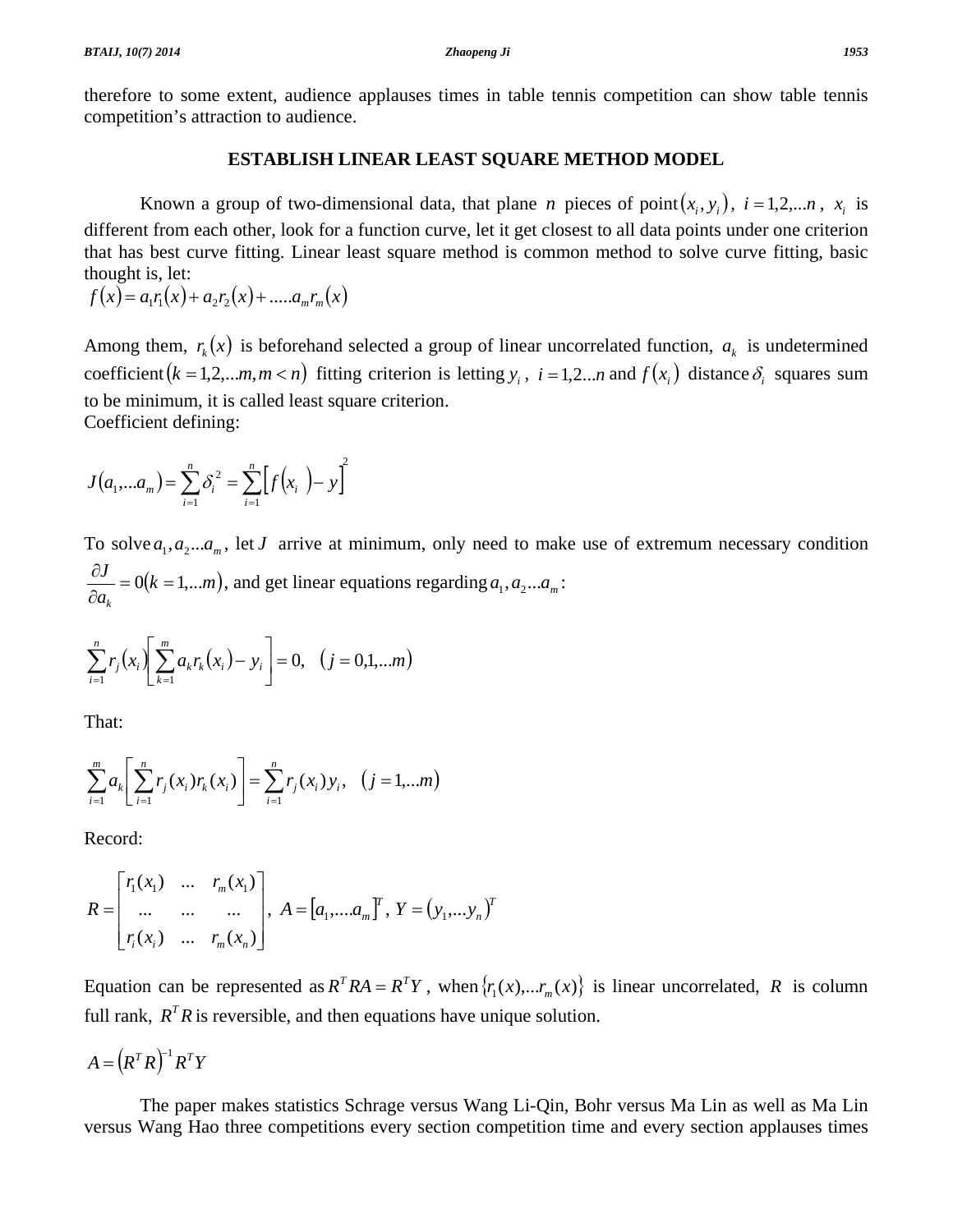by watching 2008 Beijing Olympic Games table tennis competition video. Statistics table is as following TABLE 1, TABLE 2, TABLE 3 show:

| <b>Bohr VS Ma Lin</b> |                          |                                               |  |
|-----------------------|--------------------------|-----------------------------------------------|--|
|                       | Competition<br>time t(s) | <b>Audience applauses</b><br>times $N$ (time) |  |
| First section         | 410                      | 16                                            |  |
| Second section        | 316                      | 15                                            |  |
| Third section         | 530                      | 18                                            |  |

|  |  |  |  |  |  |  |  | <b>TABLE 1 : Bohr versus Ma Lin</b> |  |  |
|--|--|--|--|--|--|--|--|-------------------------------------|--|--|
|--|--|--|--|--|--|--|--|-------------------------------------|--|--|

| Ma Lin VS Wang Hao |                            |                                            |  |
|--------------------|----------------------------|--------------------------------------------|--|
|                    | Competition<br>time $t(s)$ | <b>Audience applauses</b><br>times N(time) |  |
| First section      | 490                        | 16                                         |  |
| Second section     | 500                        | 17                                         |  |
| Third section      | 420                        | 17                                         |  |
| Fourth section     | 540                        | 18                                         |  |
| Fifth section      | 665                        | 16                                         |  |

## **TABLE 2: Ma Lin versus Wang Hao**

#### **TABLE 3: Schrage versus Wang Li-Qin**

| <b>Schrage VS Wang Li-Qin</b> |             |                                                           |  |
|-------------------------------|-------------|-----------------------------------------------------------|--|
|                               | time $t(s)$ | <b>Competition</b> Audience applauses<br>times $N$ (time) |  |
| First section                 | 320         | 16                                                        |  |
| Second section                | 275         | 14                                                        |  |
| Third section                 | 390         | 15                                                        |  |
| Fourth section                | 300         | 13                                                        |  |

Successively input above table statistics competition time data into formula:

 $\frac{1912113.56}{1} - \frac{554989490.5}{12}$  $D^2 = \frac{1512113.50}{t} - \frac{55456}{t}$ 

 It can get different competition times corresponding table tennis diameters, as following TABLE 4 show:

| Competition time $t(s)$ | Table tennis diameter D(mm) |
|-------------------------|-----------------------------|
| 410                     | 36.91                       |
| 316                     | 22.21                       |
| 530                     | 40.4                        |
| 490                     | 39.88                       |
| 500                     | 40.053                      |
| 420                     | 37.5                        |
| 540                     | 40.47                       |

**TABLE 4: Competition time and table tennis diameters relations**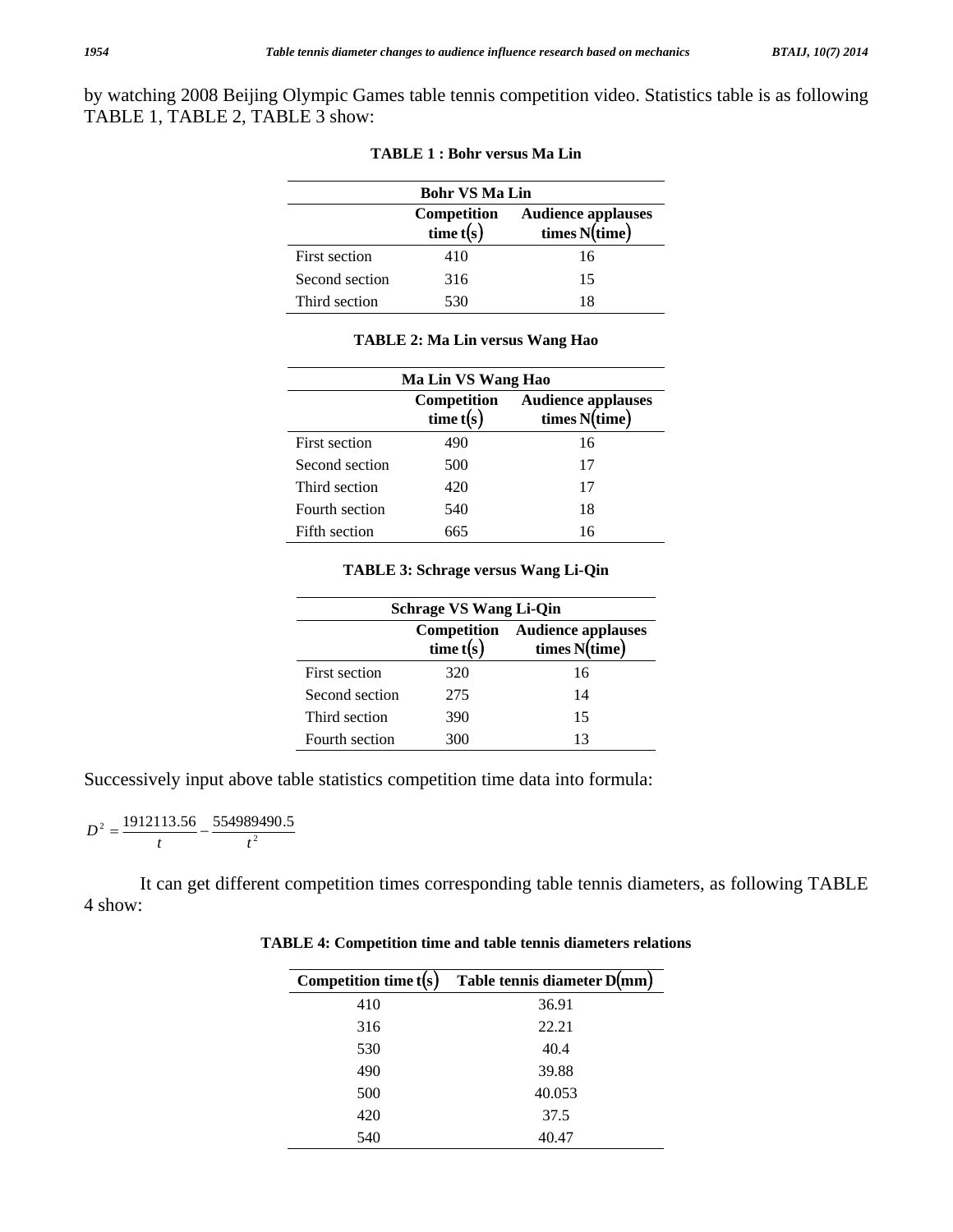| 665 | 40.25         |  |
|-----|---------------|--|
| 320 | 23.57         |  |
| 275 | insignificant |  |
| 390 | 35.41         |  |
| 300 | 14.39         |  |
|     |               |  |

 Screen data, it finds that table tennis diameter bottom first, bottom third data have obvious deviation with other data, it is insignificant and eliminate it.

 According to above table data, correspond different table tennis diameters with corresponding every section audience applauses times, and get as following TABLE 5.

 According to least square method theory, use MATLAB fitting toolbox making *n* squares(  $n = 1,2,3,4,5,6$  fitting of Table 5 data, it can get following Figure 2, Figure 3.

| <b>Number of audience</b><br>applauses $N(time)$ | <b>Table tennis</b><br>diameter D(time) |
|--------------------------------------------------|-----------------------------------------|
| 16                                               | 36.91                                   |
| 15                                               | 22.21                                   |
| 18                                               | 40.4                                    |
| 16                                               | 39.88                                   |
| 17                                               | 40.053                                  |
| 17                                               | 37.5                                    |
| 18                                               | 40.47                                   |
| 16                                               | 40.25                                   |
| 16                                               | 23.57                                   |
| 15                                               | 35.41                                   |

**TABLE 5 : Number of applauses and diameters relations** 



**Figure 2 : Simple equation, quadratic equation, cubic equation fitting chart**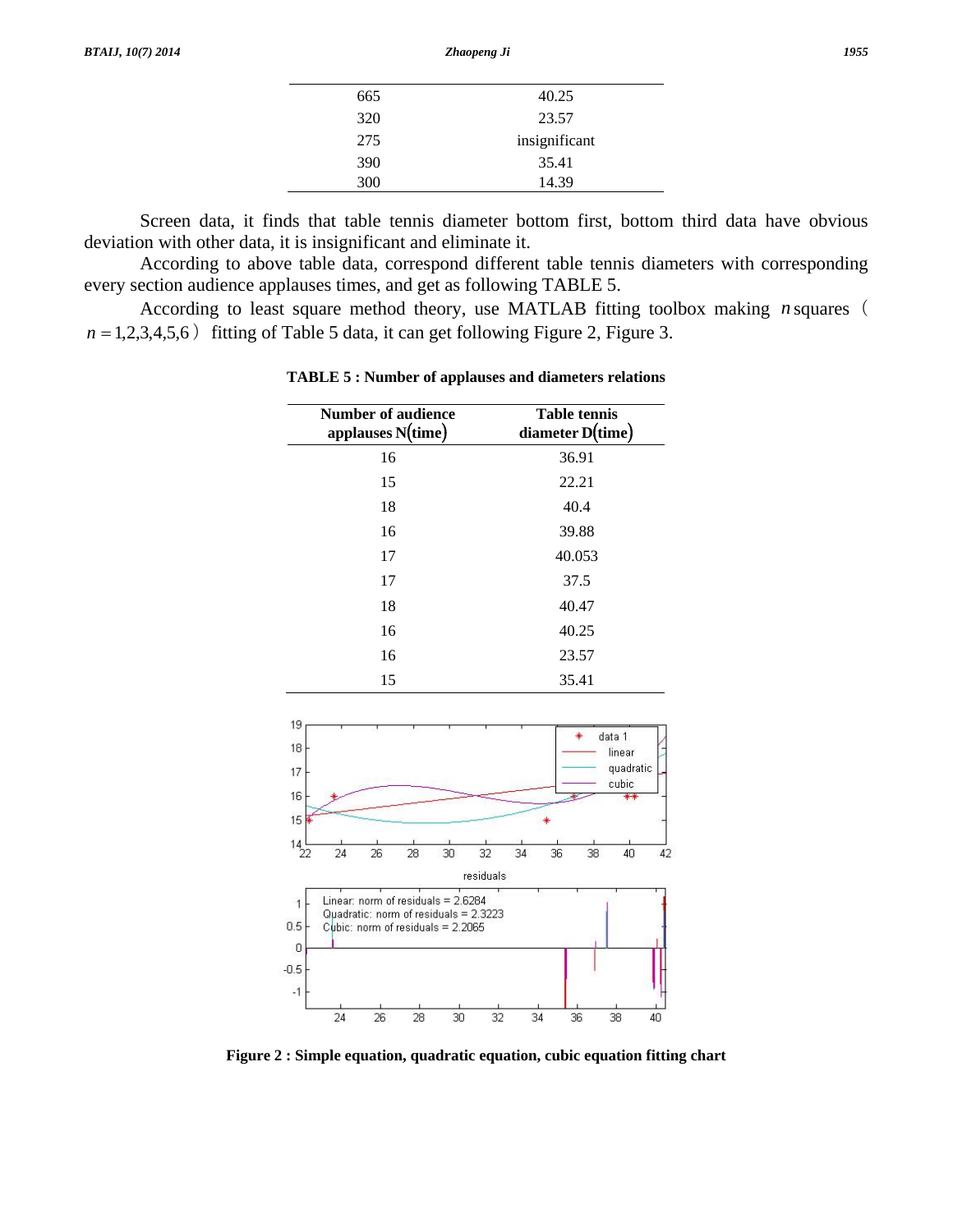

**Figure 3 : Quartic, quantic, sextic fitting chart** 



**Figure 4 : Table tennis diameter and audience applauses times' relation chart** 

 By Figure 4, it is clear that best diameter can be selected as 41*mm*. International table tennis association has made statistics: in every section competition, two parties' athletes fighting round numbers are few, fighting time is short, which causes some players' levels cannot play, some audiences also feel inexplicable when watching, and the competition is over without understanding. Two parties' athletes fighting round numbers get more, fighting time is long, which will cause some players physical abilities reduce and abnormally playing, and some audiences will also generate visual fatigue and it is very tired when watching. Only when two parties' players fighting round numbers are proper, fighting time is proper, audiences' emotion will become very stimulated, applauses will not cease. Applauses represent audiences' emotions and satisfaction degree to great extent, which is also audience appreciation quality.

 Respectively input big and small table tennis diameters *D* = 38*mm*、40*mm* into above chart fitting equation.

When  $D = 38$ *mm*, it can get:  $N = 16$ When  $D = 40$ *mm*, it can get:  $N = 17$